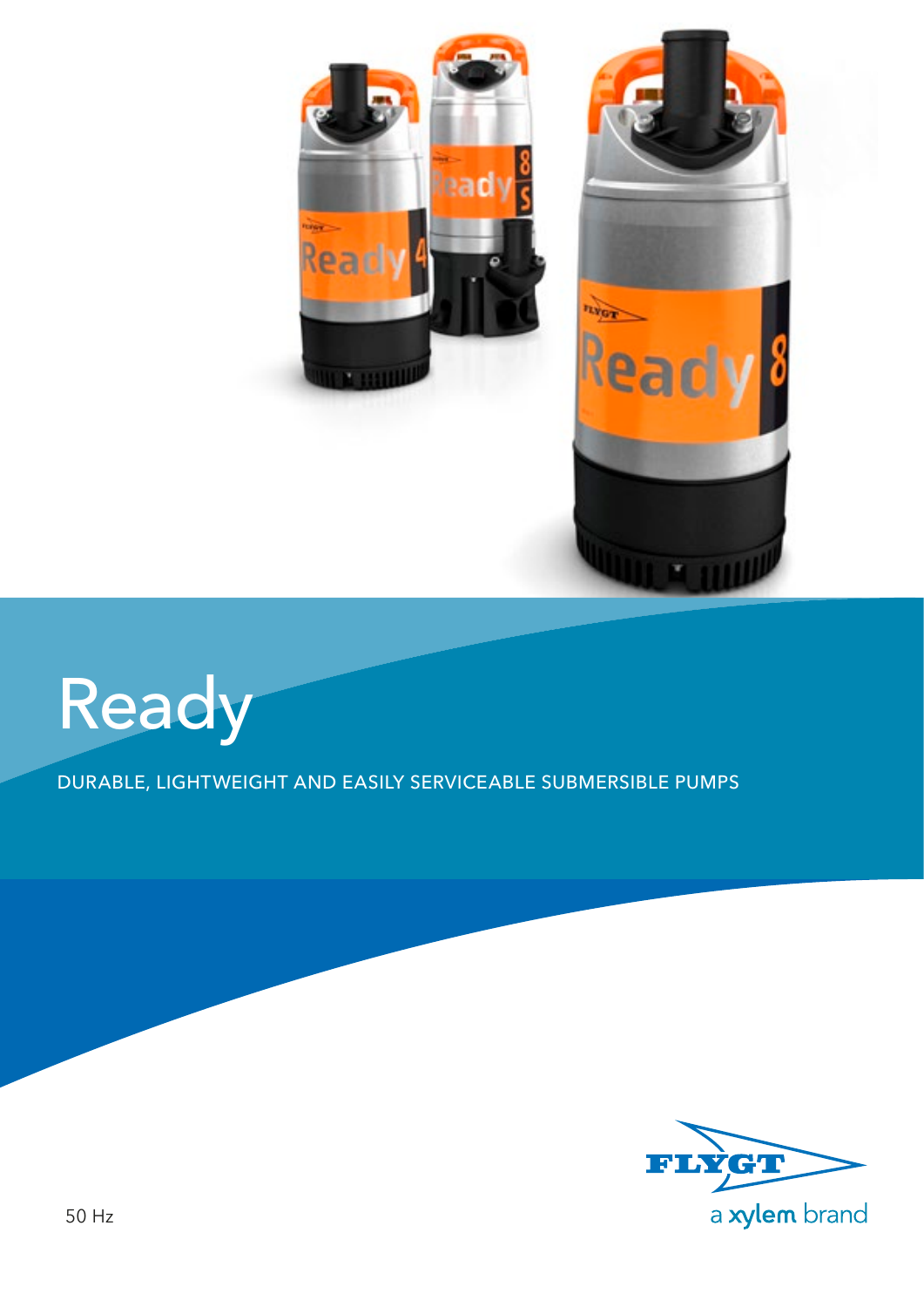## Multipurpose. Multiple use. Made for the duration



*Ready 4 and 8:* Weighing only 12 and 14.5 kilos respectively, Ready 4 and 8 are designed for dewatering of construction sites, flood cleaning operations and similar applications. They can handle abrasive and corrosive liquids in the range of pH 5–8 and particle sizes up to 5 mm.

**Whether it's for construction or industrial sites, manholes or emergency situations, you'll be ready for on-the-spot dewatering – time and time again.**

The smallest of the Flygt electric submersible dewatering pumps, the Ready series is built to withstand tough jobsite use, removing contaminated water and water containing sand and gravel, with ease.

Flygt Ready pumps handle flows up to 7 l/s, heads to 14 m, and solids up to 38 mm in diameter. Available with power ratings from 0.4 to 0.9 kW, these portable drainage pumps are lightweight and engineered for professional use.

### **Compact and lightweight**

Built with a compact motor and lightweight materials, Ready pumps are easy to carry, install and service. These pumps go where other pumps do not

fit and can be stored easily in service vehicles for quick response to flooding or clean-up.

### **Made for wear and tear**

The cast aluminum outer casing, stator housing and polyurethane hydraulic parts make Ready pumps durable for tough jobsite environments. They deliver professional level performance and higher wear resistance in a compact size.

### **Highly serviceable**

Ready is designed with a removable top that allows easy access for cable changes and component replacements. The hydraulic end is made for simple and quick replacement of wear parts and seals.

Engineered for repeated use, year after year, Ready pumps are the smart choice to reduce environmental impact.

### 50 Hz





*Ready 8S:* The Ready 8S is a solids-handling pump designed for contaminated water and water containing sand, gravel and debris with particle sizes up to 38 mm.

| <b>Ready 4</b> |          | <b>Ready 8S</b>                      |
|----------------|----------|--------------------------------------|
| 2004.212       | 2008.212 | 2008.281                             |
| 0.42           |          | 0.9                                  |
| $230, 1 -$     |          | $230,1-$                             |
| 2.7            | 4.2      | 5.2                                  |
| 12             | 14.5     | 17                                   |
| 438            | 438      | 512                                  |
| 184            | 184      | 263                                  |
| 2"             | 2"       | 2"                                   |
| 5              | 5        | 38                                   |
|                |          | <b>Ready 8</b><br>0.75<br>$230, 1 -$ |

For additional specifications, see product technical documentation. With reservation for changes.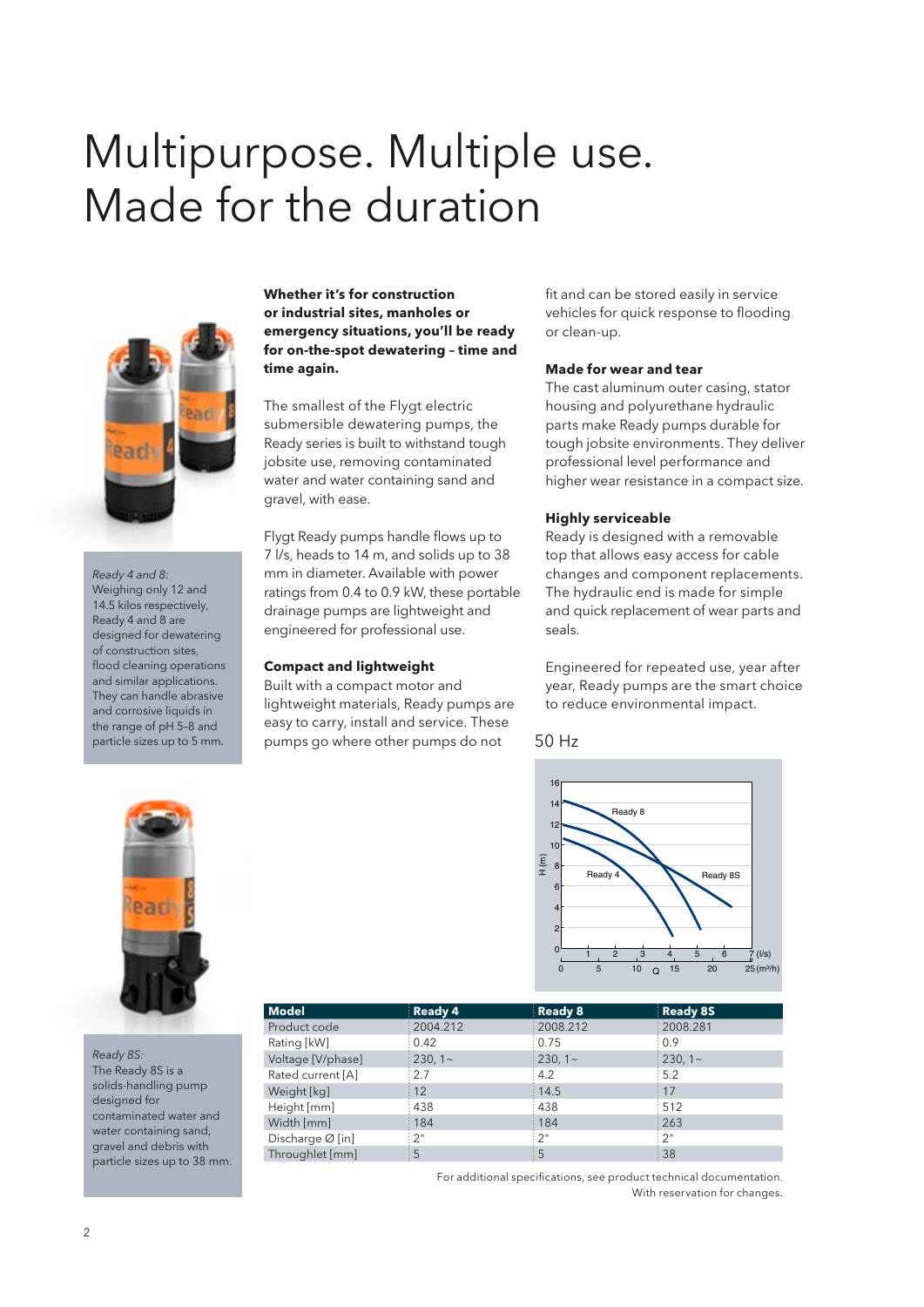# The one and only Ready design

**Removable top:** Provides easy access to junction box for wiring and component replacement.

**Ergonomic handle:**  Comfortable design for easy and safe lifting, carrying and handling of the pump.

**Auto-cut:** Automatically protects the motor from overheating and damage, reducing downtime and

**Motor:** Robust and lightweight squirrel cage induction motor for reliable performance.

**Rubber strainer:** Impact protection in case the pump is dropped or installed roughly.

**Polyurethane pump housing:** Provides high wear resistance and allows for passage of abrasive materials.



### Ready 8S



**Cable with water-cut:** 

Protects electrical components by stopping water from entering the pump through damaged cables.

**Cable strain relief:** Limits stress on cable connection enabling a longer cable life.

### **Adjustable discharge:**

Vertical and horizontal discharge options for easy hose connection.

expelling abrasive particles from the seal chamber, ensuring longer life.

#### **Double mechanical seal:**

Two sets of mechanical shaft seals that work independently. More reliable than single or lipseal – double the security.

**Polyurethane hydraulic parts (impeller and diffuser):** Provides high wear resistance and allows for passage of abrasive materials.

**Vortex impeller:** Handles solids and reduces wear. More versatile than a standard drainage pump.